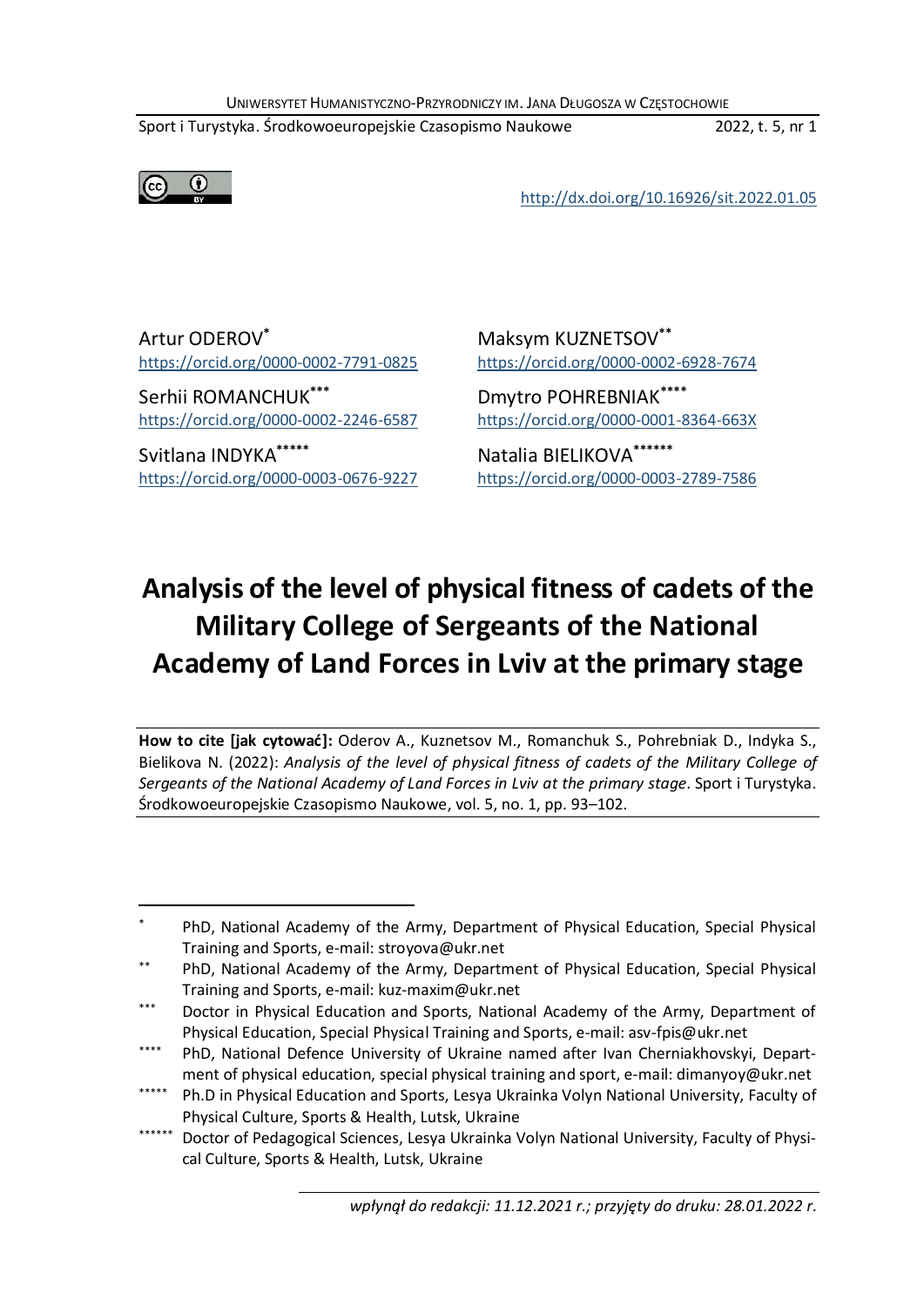# 94<br>Artur ODEROV et al.<br>**Analiza poziomu sprawności fizycznej podchorążych Wojskowej**<br>Szkoły Sierżantów Narodowej Akademii Wojsk Lądowych<br>Analiza poziontów Narodowej Akademii Wojsk Lądowych Analiza poziomu sprawności fizycznej podchorążych Wojskowej<br>Szkoły Sierżantów Narodowej Akademii Wojsk Lądowych<br>we Lwowie na etapie podstawowym<br>Streszczenie Szkoły Sierżantów Narodowej Akademii Wojsk Lądowych Artur ODEROV et al.<br> **Mushamu sprawności fizycznej podchorążych Wojskowej**<br> **rżantów Narodowej Akademii Wojsk Lądowych<br>
we Lwowie na etapie podstawowym<br>
Streszczenie<br>
posażenie żołnierzy w nowoczesny sprzęt wojskowy, techn**

#### **Streszczenie**

Wprowadzenie: Wyposażenie żołnierzy w nowoczesny sprzęt wojskowy, techniczne środki transportu znacznie ułatwiło wykonywanie wielu elementów działań wojennych, ale jednocześnie przyczyniło się do pewnego negatywnego wpływu na ich ciało i psychikę, zwiększyło potrzebę ogólnego i spe-Artur ODEROV et al.<br> **Analiza poziomu sprawności fizycznej podchorążych Wojskowej**<br> **Szkoły Sierżantów Narodowej Akademii Wojsk Lądowych<br>
we Lwowie na etapie podstawowym<br>
Streszczenie<br>
Wyrowadzenie: Wyposażenie żolnerzy w** Finaliza **poziomu sprawności fizycznej podchorążych Wojskowej**<br> **Szkoły Sierżantów Narodowej Akademii Wojsk Lądowych<br>
we Lwowie na etapie podstawowym<br>
Streszczenie<br>
Wyrowadzenie: Wyposażenie żołnierzy w nowoczesny sprzęt** ności zawodowej zapewnia funkcjonowanie personelu zgodnie z wymogami sprawności fizycznej. Dlatego aktualnym zagadnieniem jest doskonalenie treści wychowania fizycznego podchorążych wojsko-Samiliza poziomu sprawności fizycznej podchorążych Wojskow Szkoły Sierżantów Narodowej Akademii Wojsk Lądowych<br>
we Lwowie na etapie podstawowym<br>
streszczenie<br>
Wyrowadzenie: Wyposażenie żołnierzy w nowoczesny sprąt wojskowy **Analiza poziomu sprawności fizycznej podchorążych Wojskowej<br>
Szkoły Sierżantów Narodowej Akademii Wojsk Lądowych<br>
we Lwowie na etapie podstawowym<br>
Streszczenie<br>
Wyrowadzenie: Wyposażenie żołnierzy w nowoczesny sprzęt wojs** We LWOWIE na etaple podstawowym<br>
Słreszczenie<br>
Wprowadzenie: Wyposażenie zbnierzy w nowoczesny spraęt wojskowy, techniczne środki transzała z<br>
tu racznie ułatwło wykonywanie wielu elementów działał wojennych, ale jednocześ

Cel: Określenie i poprawa dynamiki ogólnej i specjalnej sprawności fizycznej podchorążych z uwzględnieniem kategorii żołnierzy.

Wyniki: Badania poziomu wydolności fizycznej podchorążych Wojskowej Szkoły Sierżantów Naw pierwszym roku wskaźniki sprawności fizycznej ogólnej i specjalnej wykazują pozytywne zmiany, ale nie stwierdzono istotnej różnicy ( $p > 0.05$ ).

wie, podchorążowie, Siły Zbrojne, trening ogólny, trening fizyczny, trening fizyczny specjalny.

# Abstract

nego treningu fizycznego. Potrzeba zintegrowanego wykorzystania wychowania fizycznego i sportu<br>
i dobrze znana i uzasadniona naukowo. System wyszkołenia fizycznego wojski jako element aktywici zawodowej zapewnia funkcjonow iest dobrze znana i uzasadniona naukowo. System wyszkolenia fizycznego wojsk jako element aktyw-<br>ności zawodowej zapewnia funkcjonowanie personelu zgolnie z wymogami sprawności fizycznej bala-<br>tego aktualnym zagadnieniem j ności zawodowej zapewnia funkcjonowanie personelu zgodnie z wymogami sprawności fizycznej, Dla-<br>tego aktualnym zagadnieniem jest doskonalenie treści wychowania fizycznego podchorążych wojsko-<br>coel: Określenie i poprawa dy tego aktualnym zagadnieniem jest doskonalenie treści wychowania fizycznego podchorążych wojskowych wyśrzych szkót sierżantów z uwzględnieniem kategorii żołnierzy.<br>
Cel: Określenie i poprawa dynamki ogólnej i specjalnej spr is well wysis sier and special primation and scientifically is special to the correct in popularion and scientifically is precisioned in the composed in the composed in the composed in the composed in the composed in the c Cel: Określenie i poprawa dynamiki ogólnej i specjalnej sprawności fizycznej podchorążych<br>
z uwzgłędnieniem kategorii żołnierzy.<br>
"Wyniki: Badania poziomu wydolności fizycznej podchorążych Wojskowej Szkoły Sierżantów Na-<br> Ether and the topical is to the topical is to improvidue the topical in the topical in providing the model of the topical in providing the production and providing the topical in the topical in the topical in the topical i Wyniki: Badania poziomu wydolności fizycznej podchorążych Wojskowej Szkoły Sierżantów Na-<br>
odowej Akademii Wojsk Lądowych we Lwowie wykazały, że podczas szkolenia podchorążych<br>
orejerwszym roku wskaźniki sprawności fizycz ilowej Akademii Wojsk Lądowych we Lwowie wykazały, że podczas szkolenia podchorążych<br>elerwszym roku wskażniki sprawności fizycznej ogólnej i specjalnej wykazują pozytywne zmiany,<br>nie stwierdzono istotnej różnicy (p> 0,05). w pierwszym roku wskaźniki sprawności fizycznej ogólnej i specjalnej wykazują pozytywne zmiany,<br>ale nie stwierdzono istotnej różnicy (p > 0.05).<br>Stow a kluczowe: Wojskowa Szkoła Sierżantów Narodowej Akademii Wojsk Lądowych nie stwierdzono istotnej różnicy (p > 0.05).<br>
Słowa kluczowe: Wojskowa Szkoła Sierżantów Narodowej Akademii Wojsk Łądowych we Lwo-<br>
podchorążowie, Sily Zbrojne, trening ogólny, trening fizyczny, trening fizyczny specjalny. Showa kluczowe: Wojskowa Szkoła Sierżantów Narodowej Akademii Wojsk Lądowych we Lwowie, podchorążowie, Siły Zbrojne, trening ogólny, trening fizyczny, trening fizyczny specjalny.<br>
Abstract<br>
Introduction: Providing troops w wie, podchorażowie, Siły Zbrojne, trening ogólny, trening fizyczny, trening fizyczny specjalny.<br> **Abstract**<br>
Introduction: Providing troops with modern military equipment, technical means of transportation<br>
has greatly fa **Instract**<br>Introduction: Providing troops with modern military equipment, technical means of transportation<br>speedty facilitated the implementation of many elements of military activities by servicemen, but at<br>same time con **Abstract**<br>
Introduction: Providing troops with modern military equipment, technical means of transportation<br>
thas greatly facilitated the impermentation of many elements of military activities by servicemen, but at<br>
the s ame time contributed to some negative impact on their body and psyche, increased the need for the additional spaces and the med for hostill known and scientifically sound. The system of physical training of troops as a com general and special physical Training (*X*, a). Ine need for integrated use or physical education and sports electional activity ensures the functioning of personnal nacordance with the requirements of physical estimals ch

#### Introduction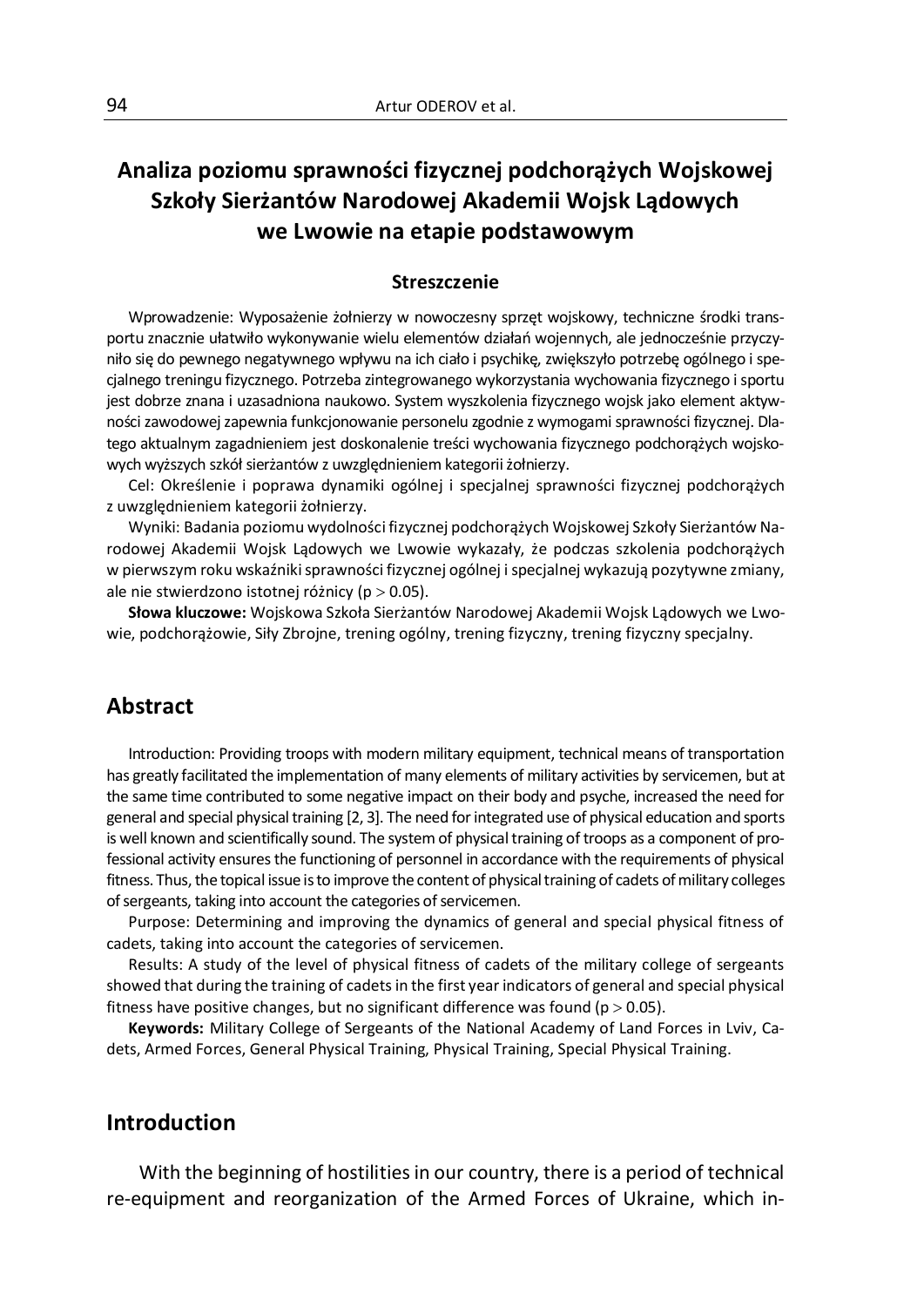Analysis of the level...<br>
95<br>
of troops and staffing on a voluntary basis, and<br>
ortance of military training of servicemen of var-<br>
collisation of the Armod Forces of Ukraine is ob Analysis of the level... 95<br>
cludes increasing the number of troops and staffing on a voluntary basis, and<br>
significantly increasing the importance of military training of servicemen of var-<br>
ious specialties [13]. Profess Analysis of the level...<br>
significantly increasing the number of troops and staffing on a voluntary basis, and<br>
significantly increasing the importance of military training of servicemen of var-<br>
ious specialties [13]. Pro Analysis of the level...<br> **Example 13**<br>
cludes increasing the number of troops and staffing on a voluntary basis, and<br>
significantly increasing the importance of military training of servicemen of var-<br>
ious specialties [1 Analysis of the level...<br> **Example 1998**<br>
Cludes increasing the number of troops and staffing on a voluntary basis, and<br>
significantly increasing the importance of military training of servicemen of var-<br>
jectively due to Analysis of the level...<br>
analysis of the level...<br>
cludes increasing the number of troops and staffing on a voluntary basis, and<br>
significantly increasing the importance of military training of servicemen of var-<br>
ious sp Analysis of the level...<br>
195<br>
les increasing the number of troops and staffing on a voluntary basis, and<br>
ificantly increasing the importance of military training of servicemen of var-<br>
specialties [13]. Professionalizati Analysis of the level... 95<br>
cludes increasing the number of troops and staffing on a voluntary basis, and<br>
significantly increasing the importance of military training of servicemen of var-<br>
ious specialties [13]. Profess Analysis of the level... 95<br>
Eludes increasing the number of troops and staffing on a voluntary basis, and<br>
significantly increasing the importance of military training of servicemen of var-<br>
ious specialties [13]. Profess Analysis of the level...<br>
95<br>
cludes increasing the number of troops and staffing on a voluntary basis, and<br>
significantly increasing the importance of military training of servicemen of var-<br>
ious specialties [13]. Profes Analysis of the level... 95<br>
cludes increasing the number of troops and staffing on a voluntary basis, and<br>
significantly increasing the importance of military training of servicemen of var-<br>
ious specialties [13]. Profess

Analysis of the level... 95<br>95<br>les increasing the number of troops and staffing on a voluntary basis, and<br>ificantly increasing the importance of military training of servicemen of var-<br>specialties [13]. Professionalization analysis of the level... 95<br>
significantly increasing the number of troops and staffing on a voluntary basis, and<br>
significantly increasing the importance of military training of servicemen of var-<br>
ious specialties [13]. analysis of the level... 95<br>
significantly increasing the number of troops and staffing on a voluntary basis, and<br>
significantly increasing the importance of military training of servicemen of var-<br>
ious specialties [13]. cludes increasing the number of troops and staffing on a voluntary basis, and<br>significantly increasing the importance of military training of servicemen of var-<br>ious specialties [13]. Professionalization of the Armed Force cludes increasing the number of troops and staffing on a voluntary basis, and<br>significantly increasing the importance of military training of servicemen of var-<br>ious specialties [13]. Professionalization of the Armed Force extend the creation of this task is the creation of the Armed Forces in the creation of the Armed Forces of Ukraine is objectively due to the complex process of reforming the army, aimed at creating a well-trained and arme basis speciality of the complex process of reforming the army, aimed a creating a well-trained and armed army [2].<br>
To date, the training of any serviceman cannot be complete if it is limited to the complex process of refo We cot one complex process or elements of the training of the complete if it is limited at elements and armed army [2]. To date, the training of any serviceman cannot be complete if it is limited to ability to use military a set of components of the above of component of the reative of the reativity to use military equipment and weapons. The basis of successful performance of professional and combat tasks is the ability of each serviceman, a The ability to use military equipment and weapons. The basis of successful performance of professional and combat tasks is the ability of each serviceman, as well as the unit as a whole, to make the most of all the power o the warre way to ask "mimary equiplent arm weapons. The wassol is accession performance of professional and combat tasks is the ability of each serviceman, as well as the unit as a whole, to make the most of all the power training the unit associate and communications of the ansists of the anti-properties well as the unit as a whole, to make the most of all the power of military equipment in the shortest possible time [4, 12].<br>
Scientists [ we are once as worker, on make the most of the Armed Forces units and the most of the necessive changes in the use of units and increasing the number of servicemen of the Armed Forces of Ukraine have cre-<br>ated an urgent pr mean in the unit of the processive changes in the use of units and increasing the number of servicemen of the Armed Forces of Ukraine have created an urgent problem of a comprehensive reform of the training and education o Scientings in the changes in the application of the Armed Forces of Ukraine have creaseing the number of servicemen of the Armed Forces of Ukraine have creed an urgent problem of a comprehensive reform of the training and

muced an urgent problem of a comprehensive reform of the training and education of cadets - future commanders of various ranks - from sergeant to officer, because no unit can function effectively without quality leadership

area are myselve the protein of excellent proteins in the diaming and causar and the relation of cadets - future commanders of various ranks - from sergeant and non-<br>bin of cadets - future commanders of various ranks - fro because no unit can function effectively without quality leadership. One of the main components of this task is the creation of a professional sergeant and non-<br>commissioned officer in the Armed Forces of Ukraine, which sh because to entire and reaction of the physical support of the pre-conscription of a professional sergeant and non-<br>commissioned officer in the Armed Forces of Ukraine, which should become the<br>basis of the future Armed Forc mumeuring that the attention of the same of the same of the number of professional section of professional ac-<br>The system of physical training of troops as a component of professional ac-<br>trivity is a set of component stha communsioncular trainer arm cannot recess of outrine, winterstored the basis of the future Armed Forces of 0 Ukraine [1]. The system of physical training of troops as a component of professional activity is a set of compon of the reaction control of the Arm of the Land Forces of physical improvement of professional activity is a set of components that create the process of physical improvement of the personnel of the Armed Forces and ensure invity is a set of components that create the process of physical improvement of the personne of the Armed Forces and ensure its functioning in accordance with the requirements for the physical fitness of servicemen. The s y as according the Armelenta tractate the plotecas or physical implovements of the Armed Forces and ensure its functioning in accordance with requirements for the physical fitness of servicemen. The system of physical inin the personnet of the physical fitness of servicemen. The system of physical fitness of servicemen. The system of physical training largely depends on the level of socio-economic development of the state, its ability to pro and the formation of the physical mathemation of the formation of the level of socio-economic development of the state, its ability to provide the necessary support to fully address the problems of ensuring the sovereignty usumm a way operato on the tector of social coconomic exceptioner or the state, its ability to provide the necessary support to fully address the problems of ensuring the sovereignty of the state [6]. Significant changes i jective laws of improving a person's physical capabilities. This discussion, the suming the sovereignty of the state [6]. Significant changes in the application of the Armed Forces, with the begin-<br>ning of the ATO (OOS) co be essenting the soveragive) on the state of the Armed Forces, with the beginning of the ATO (OOS) could not but affect the system of physical training of the Armed Forces of Ukrainie. The relocation of Ukrainian Armed For mgninate chings in the up-maturo or the Armet or the National chings of the ATO (OOS) could not but affect the system of physical training of the Armed Forces of Ukraine. The relocation of Ukrainian Armed Forces units from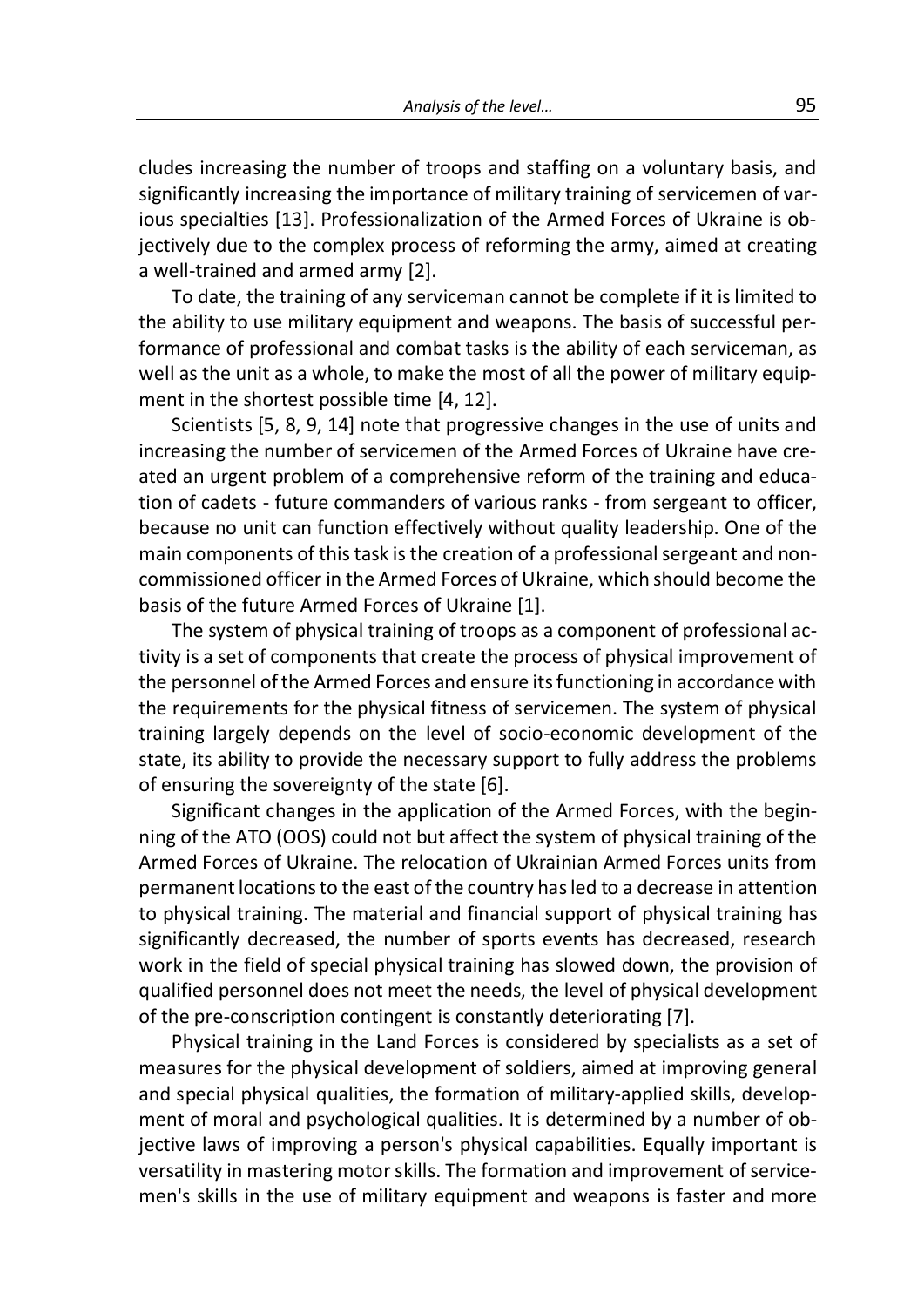96<br>
Artur ODEROV et al.<br>
effective if they already have a large stock of motor skills, previously practiced<br>
with the help of various physical exercises. Versatile physical training is im-<br>
portant to improve the overall h Artur ODEROV et al.<br>
effective if they already have a large stock of motor skills, previously practiced<br>
with the help of various physical exercises. Versatile physical training is im-<br>
portant to improve the overall healt

Artur ODEROV et al.<br>
effective if they already have a large stock of motor skills, previously practiced<br>
with the help of various physical exercises. Versatile physical training is im-<br>
portant to improve the overall healt **Exercise of the alternation of the overall health of service of the overall health of services with the help of various physical exercises. Versatile physical training is important to improve the overall health of service** Artur ODEROV et al.<br>
The topical issue is to the help of various physical exercises. Versatile physical training is im-<br>
the help of various physical exercises. Versatile physical training is im-<br>
thus, the topical issue i **Exercise of military and the military colleges of military colleges of sergeants, the help of various physical exercises. Versatile physical training is important to improve the overall health of servicemen.**<br>Thus, the to Artur ODEROV et al.<br>
effective if they already have a large stock of motor skills, previously practiced<br>
with the help of various physical exercises. Versatile physical training is im-<br>
portant to improve the overall healt **Exercise and Fitness and Fitness and Fitness and Fitness and Military colleges and Fitness and Fitness and Fitness and Fitness and Fitness and Fitness and Fitness and Fitness and Fitness of military colleges of sergeants,** Artur ODEROV et al.<br>
Effective if they already have a large stock of motor skills, previously practiced<br>
with the help of various physical exercises. Versatile physical training is im-<br>
protant to improve the overall healt Artur ODEROV et al.<br>
effective if they already have a large stock of motor skills, previously practic<br>
with the help of various physical exercises. Versatile physical training is<br>
iportant to improve the overall health of

Artur ODEROV et al.<br>
active if they already have a large stock of motor skills, previously practiced<br>
in the help of various physical exercises. Versatile physical training is im-<br>
thus, the topical issue is to improve the effective if they already have a large stock of motor skills, previously practiced<br>with the help of various physical exercises. Versatile physical training is im-<br>portant to improve the overall health of servicemen.<br>Thus, effective if they already have a large stock of motor skills, previously practiced<br>with the help of various physical exercises. Versatile physical training is im-<br>portant to improve the overall health of servicemen.<br>Thus, encetive in they already have a large stock of indiculo skins, previously placticed with the help of various physical exercises. Versatile physical training is important to improve the overall health of servicemen.<br>Thus, t wur the Provisional extractives. Versative pulscal training is im-<br>portant to improve the overall health of servicemen.<br>Thus, the topical issue is to improve the content of physical training of cadets<br>of military colleges portant to improve the overall meath to the other the content.<br>Thus, the topical issue is to improve the content of physical training of cadets<br>of military colleges of sergeants, taking into account the categories of servi rnus, the toplical size is to improve the content of physical rialing of dates<br>of military colleges of sergeants, taking into account the categories of service-<br>men. And the purpose of our work is to determine and improve or immary coneges or sergearins, arang muo account the calgones or service-<br>men. And the purpose of our work is to determine and improve the dynamics of<br>physical fitness and functional status of cadets of the Military Coll I. Anti ue puppose of our work is to determine and implioue the dynamics of<br>iscal fitness and functional status of cadets of the Military College in the ed-<br>tional process, taking into account the categories of servicemen. priysical riness and idictional status or cadets or the minitary college in the educational process, taking into account the categories of servicemen.<br> **Materials and Methods**<br>
The study was conducted on the basis of the M **Materials and Methods**<br>
The study was conducted on the basis of the Military College of Sergeants of<br>
the National Academy of Land Forces (Lviv). The study involved 30 cadets of the<br>
first year of study (17.6±0.2 years o

**Materials and Methods**<br>The study was conducted on the basis of the Military College of Sergeants of<br>the National Academy of Land Forces (Lviv). The study involved 30 cadets of the<br>first year of study (17.6:0.2 years old; **Materials and Methods**<br>The study was conducted on the basis of the Military College of Sergeants of<br>the National Academy of Land Forces (Lviv). The study involved 30 cadets of the<br>first year of study (17.6:6:2) years old Waterians and Wietrious<br>The study was conducted on the basis of the Military College of Sergeants of<br>the National Academy of Land Forces (Lviv). The study involved 30 cadets of the<br>first year of study (17.6:10.2 years old The study was conducted on the basis of the Military College of Sergeants of<br>the National Academy of Land Forces (Lviv). The study involved 30 cadets of the<br>first year of study (17.6±0.2 years old; range: 17–21 years old) Frie Staury was connected or the basis of nic reminary conego of surface in the National Academy of Land Forces (Livi). The study involved 30 cadets of the first year of study (17.6:0.2 years old; range: 17–21 years old). In the modula medal mediator of the critical schemes that the critical changes in accordance with the requirements of the Provisional Guidelines for Physical Training in the Armed Forces of Ukraine conducted on mandatory c S-country pun-up, 1000-fin run) and spectral purystical preparedness (sinutre<br>ning 6 × 100 m and 3000 m steeplechase).<br>During the study, the following research methods were used: pedagogical<br>choses of codets; methods of m The package of applied computer of the mean  $\sim$  norm and solution of stepletical methods were used: pedagogical methods (observation, testing) - to determine the dynamics of the level of phys-<br>ical fitness of cadets; met bere studies the period of the minimum in estact in lieration were used. perceptioned in the perception of the level of physical fitness of cadets; methods of mathematical statistics – for processing experimental data and mentous tonservator), testing – τo determine the dynamics of the level of the mean disper-<br>imental data and determining reliability. The results of the study were calculated<br>using *Microsoft Office Excel*. Significance of average results, on the state of normal distribution of interactions of checked using Student's t-test and was considered statistically significant at 0.05–0.001. To calculate the empirical two-sample value of the t-test f

### Results

unes in entity solution to the empirical two-sample value of the t-test for de-<br>0.05–0.001. To calculate the empirical two-sample value of the t-test for de-<br>dent samples in the situation of testing the hypothesis of diff

- 
-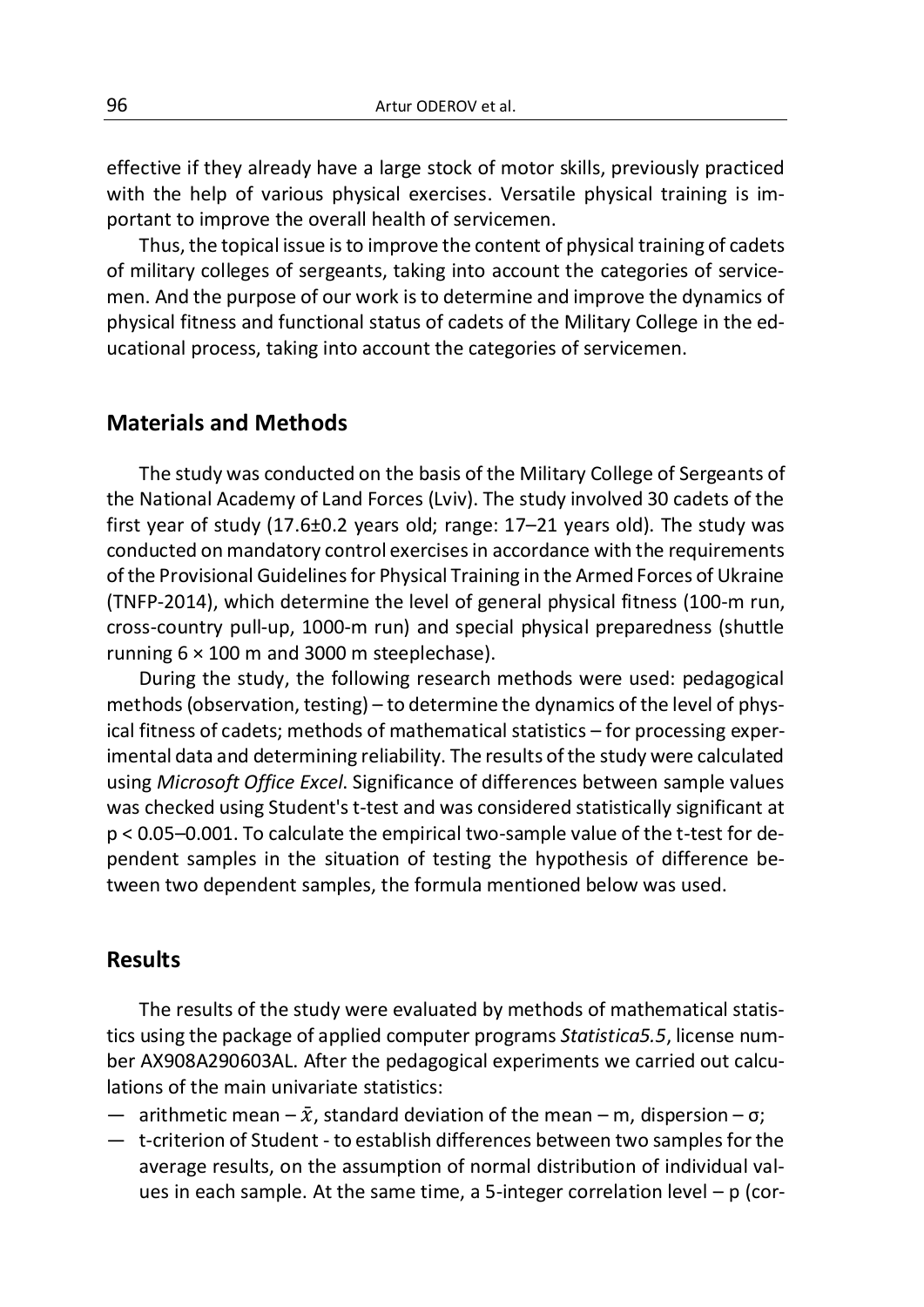Analysis of the level...<br>
97<br>
Note that the level was a base: during the analysis of the<br>
Sheample, the t value was used to compare the<br>
Sheample: for non-compatible cample: Analysis of the level... 97<br>relation not less than 0.95) was taken as a base; during the analysis of the<br>results in the middle of each sample, the t value was used to compare the<br>results of different samples - for non-comp

Analysis of the level...<br> **Analysis of the level...** 97<br>
relation not less than 0.95) was taken as a base; during the analysis of the<br>
results in the middle of each sample, the t value was used to compare the<br>
results of d **Examples 4** and the evel...<br> **Examples 4** and the evel...<br> **Examples** in the middle of each sample, the t value was used to compare the<br>
results of different samples - for non-compatible samples;<br>
— to calculate the empi Analysis of the level...<br>
relation not less than 0.95) was taken as a base; during the analysis of the<br>
results in the middle of each sample, the t value was used to compare the<br>
results of different samples - for non-com Analysis of the level...<br>
analysis of the level...<br>
relation not less than 0.95) was taken as a base; during the analysis of the<br>
results in the middle of each sample, the t value was used to compare the<br>
results of diffe Madysis of the level... 97<br>
Madysis of the level... 97<br>
Trelation not less than 0.95) was taken as a base; during the analysis of the<br>
results of different samples - for non-compatible samples;<br>
to calculate the empirical

$$
t = \frac{|M_d|}{\sigma_d / \sqrt{N}}
$$

ences.

Martysis of the level... 97<br>
Trelation not less than 0.95) was taken as a base; during the analysis of the<br>
results in the middle of each sample, the t value was used to compare the<br>
results of different samples - for non

relation not less than 0.95) was taken as a base; during the analysis of the<br>results in the middle of each sample, the t value was used to compare the<br>results of different samples - for non-compatible samples;<br>— to calcul relation not less than 0.95) was taken as a base; during the and results in the middle of each sample, the t value was used to results of different samples - for non-compatible samples;<br>
- to calculate the empirical two-v Eresults in the middle of each sample, the t value was used to compare the<br>results in the middle of each sample, the t value was used to compare the<br>results of different samples - for non-compatible samples;<br>to calculate results of different samples - for non-compatible samples;<br>
- to calculate the empirical two-vibre value of the t-criterion for the depend-<br>
ent samples in the situation of testing the hypothesis of the difference be-<br>
tw studiate the empirical two-vibre value of the t-criterion for the dependent samples in the situation of testing the hypothesis of the difference between two dependent samples, we used the formula:<br>  $t = \frac{|M_d|}{\sigma_d/\sqrt{N}}$ <br>  $M$ or extracted the empletion of the study the studies of the difference be-<br>tween two dependent samples, we used the formula:<br> $t = \frac{|M_d|}{\sigma_d/\sqrt{N}}$ <br> $M_d$  – is the average difference in values,  $\sigma_d$ – standard deviation of diff tween two dependent samples, we used the formula:<br>  $t = \frac{|M_d|}{\sigma_d/\sqrt{N}}$ <br>  $M_d$  – is the average difference in values,  $\sigma_d$  – standard deviation of differ-<br>
ences.<br>
The number of degrees of freedom was calculated as  $df = N - 1$  $M_d$  – is the average difference in values,  $\sigma_d$ - standard deviation of differences.<br>The number of degrees of freedom was calculated as  $df = N - 1$ .<br>The used methods of mathematical statistics allowed us to fully study the  $t = \frac{|M_d|}{\sigma_d/\sqrt{N}}$ <br>  $M_d$  – is the average difference in values,  $\sigma_d$ – standard deviation of differences.<br>
The number of degrees of freedom was calculated as  $df = N - 1$ .<br>
The used methods of mathematical statistics allowed  $M_d$  – is the average difference in values,  $\sigma_d$  – standard deviation of differences.<br>The number of degrees of freedom was calculated as  $df = N - 1$ .<br>The used methods of mathematical statistics allowed us to fully study the  $M_d$  – is the average difference in values,  $\sigma_d$  – standard deviation of differences.<br>The number of degrees of freedom was calculated as  $df = N - 1$ .<br>The used methods of mathematical statistics allowed us to fully study the bare of calets of cadets of reacting the means, the minimism of the means.<br>The number of degrees of freedom was calculated as  $df = N - 1$ .<br>The used methods of mathematical statistics allowed us to fully study the<br>investigate The number of degrees of freedom was calculated as  $df = N - 1$ <br>The used methods of mathematical statistics allowed us to finvestigated question and carry out experimental verification of t<br>on the protection.<br>The results of t In us use on methods or mathematical statistics allowed us to rully study the<br>investigated question and carry out experimental verification of the provisions<br>on the protection.<br>The results of the study showed that the cad investigated question and carry out experimental verification of<br>on the protection.<br>The results of the study showed that the cadets show positive<br>average results in the 100-meter run (table 1). Thus, at the b<br>study the ar in the 100-meter run (table 1). Thus, at the beginning of the tic mean was 14.5s, at the second stage - 14.4s and at the end<br>s. The comparative analysis showed that the difference be-<br>tors of the first and second stage of

| tween the indicators of the first and second stage of the study has positive<br>changes and is 0.1s. The analysis of indicators between the second and third<br>stage showed an improvement of the result by 0.2s. In general, studies have<br>shown that at all stages of testing there were positive changes between indica-<br>tors, but no significant difference was found. The study of pull-ups on the cross- |             |                       |                                 |                                               |                                               |                                               |
|----------------------------------------------------------------------------------------------------------------------------------------------------------------------------------------------------------------------------------------------------------------------------------------------------------------------------------------------------------------------------------------------------------------------|-------------|-----------------------|---------------------------------|-----------------------------------------------|-----------------------------------------------|-----------------------------------------------|
| bar of cadets in the first stage showed that the arithmetic mean was 11.9 times<br>(table 1).                                                                                                                                                                                                                                                                                                                        |             |                       |                                 |                                               |                                               |                                               |
| Table 1. Dynamics of the results of general physical training of cadets of the Military College<br>$(n = 30)$                                                                                                                                                                                                                                                                                                        |             |                       |                                 |                                               |                                               |                                               |
| <b>Observation</b><br>period                                                                                                                                                                                                                                                                                                                                                                                         | $1st$ stage | 2 <sup>nd</sup> stage | 3 <sup>rd</sup> stage           | р<br>$(1st stage -$<br>2 <sup>nd</sup> stage) | p<br>$(2nd stage -$<br>3 <sup>rd</sup> stage) | р<br>$(1st stage -$<br>3 <sup>rd</sup> stage) |
|                                                                                                                                                                                                                                                                                                                                                                                                                      |             |                       | Running for 100 meters, s       |                                               |                                               |                                               |
| $\bar{\chi}$                                                                                                                                                                                                                                                                                                                                                                                                         | 14.5        | 14.4                  | 14.2                            |                                               |                                               |                                               |
| σ                                                                                                                                                                                                                                                                                                                                                                                                                    | 0.80        | 0.71                  | 0.76                            | $t = 0.46$                                    | $t = 0.87$<br>> 0.05                          | $t = 1.27$<br>> 0.05                          |
| m                                                                                                                                                                                                                                                                                                                                                                                                                    | 0.18        | 0.16                  | 0.17                            | > 0.05                                        |                                               |                                               |
|                                                                                                                                                                                                                                                                                                                                                                                                                      |             |                       | Pull-ups on the crossbar, times |                                               |                                               |                                               |
| $\bar{\chi}$                                                                                                                                                                                                                                                                                                                                                                                                         | 11.9        | 12.3                  | 12.8                            |                                               |                                               |                                               |
| $\sigma$                                                                                                                                                                                                                                                                                                                                                                                                             | 2.83        | 3.19                  | 2.57                            | $t = 0.91$                                    | $t = 1.54$                                    | $t = 1.87$                                    |
|                                                                                                                                                                                                                                                                                                                                                                                                                      | 0.63        | 0.71                  | 0.58                            | > 0.05                                        | > 0.05                                        | > 0.05                                        |

|            | Table 1. Dynamics of the results of general physical training of cadets of the Military College |  |  |  |  |  |  |
|------------|-------------------------------------------------------------------------------------------------|--|--|--|--|--|--|
| $(n = 30)$ |                                                                                                 |  |  |  |  |  |  |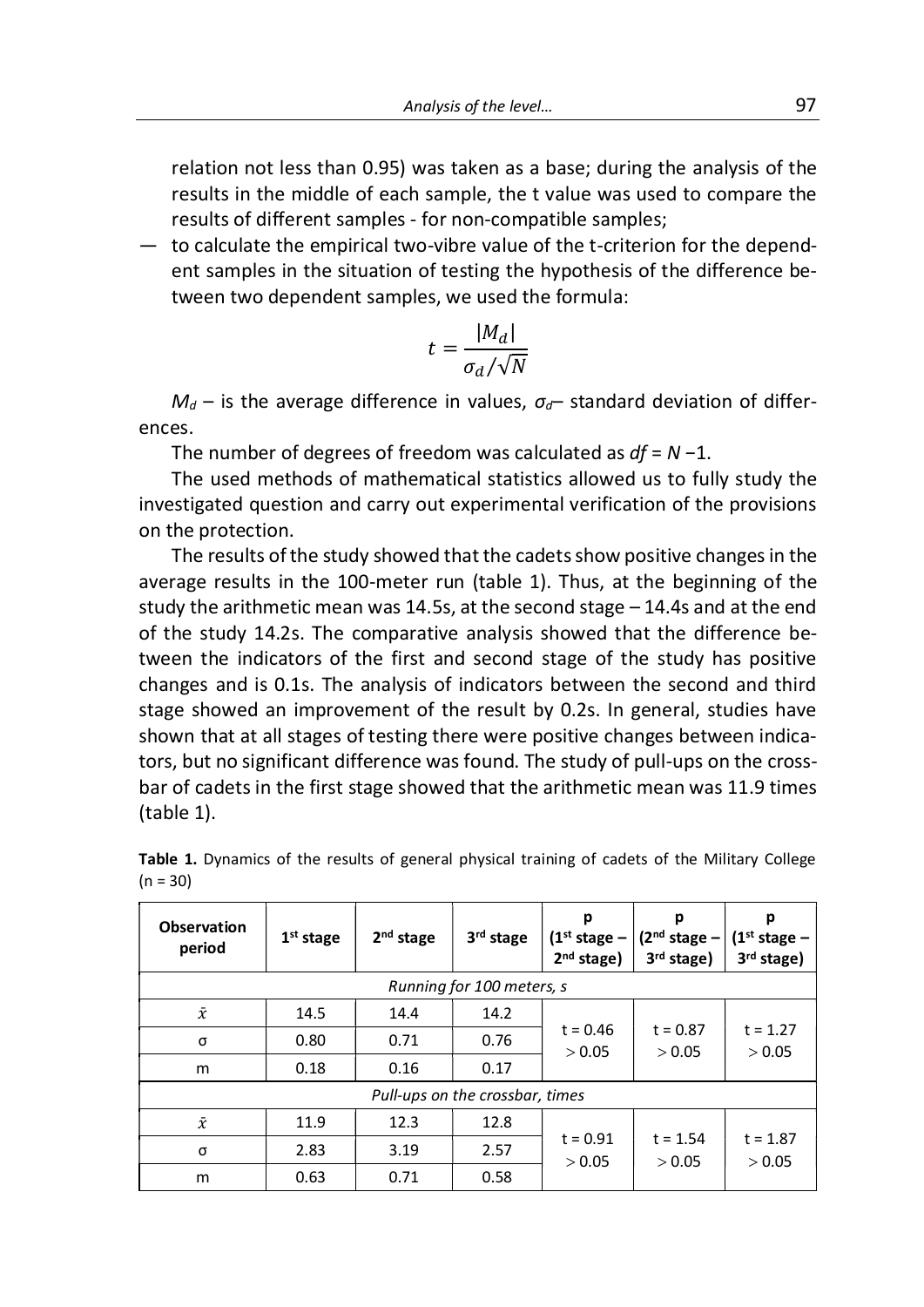| 98                                                                                                                                                                        |             |                                                                                 | Artur ODEROV et al.        |                                               |                                               |                                   |
|---------------------------------------------------------------------------------------------------------------------------------------------------------------------------|-------------|---------------------------------------------------------------------------------|----------------------------|-----------------------------------------------|-----------------------------------------------|-----------------------------------|
| Table 1. Dynamics of the results (cont.)                                                                                                                                  |             |                                                                                 |                            |                                               |                                               |                                   |
| <b>Observation</b><br>period                                                                                                                                              | $1st$ stage | 2 <sup>nd</sup> stage                                                           | 3 <sup>rd</sup> stage      | р<br>$(1st stage -$<br>2 <sup>nd</sup> stage) | p<br>$(2nd stage -$<br>3 <sup>rd</sup> stage) | p<br>$(1st stage -$<br>3rd stage) |
|                                                                                                                                                                           |             |                                                                                 | Running for 1000 meters, s |                                               |                                               |                                   |
| $\bar{\chi}$                                                                                                                                                              | 256.9       | 253.6                                                                           | 248.6                      |                                               | $t = 1.09$<br>> 0.05                          | $t = 1.55$<br>$>0.05$             |
| σ                                                                                                                                                                         | 19.84       | 15.24                                                                           | 13.84                      | $t = 0.60$<br>> 0.05                          |                                               |                                   |
| m                                                                                                                                                                         | 4.44        | 3.41                                                                            | 3.09                       |                                               |                                               |                                   |
|                                                                                                                                                                           |             |                                                                                 |                            |                                               |                                               |                                   |
| Note: $p < 0.05$ at t = 2.04; $p < 0.01$ at t = 2.75; $p < 0.001$ at t = 3.65<br>$\bar{x}$ – arithmetic mean, $\sigma$ – dispersion, m – standard deviation of the mean   |             |                                                                                 |                            |                                               |                                               |                                   |
| Source: own research.                                                                                                                                                     |             |                                                                                 |                            |                                               |                                               |                                   |
|                                                                                                                                                                           |             |                                                                                 |                            |                                               |                                               |                                   |
|                                                                                                                                                                           |             | According to the results of the analysis of the second stage, it was found that |                            |                                               |                                               |                                   |
| the performance of cadets compared to the first stage improved by 0.9 times,                                                                                              |             |                                                                                 |                            |                                               |                                               |                                   |
| but there is no significant difference ( $p > 0.05$ ). It is also determined to improve<br>the results of the study group in the third stage compared to the first by 2.4 |             |                                                                                 |                            |                                               |                                               |                                   |
| times ( $p > 0.05$ ). According to the results of the analysis of the results of the                                                                                      |             |                                                                                 |                            |                                               |                                               |                                   |
| 1000-meter run, it was found out that the average value of the indicators at the                                                                                          |             |                                                                                 |                            |                                               |                                               |                                   |

**Table 1.** Dynamics of the results... (cont.)<br> **Observation**<br> **probase of the results...** (cont.)<br> **example is no significant difference (1.4 stage and 1.9 stage)**<br> **example is no significant difference** (1.000 meters, s<br> **Observation**<br> **Period**<br> **Example 14 stage**<br> **Example 14 stage**<br> **Example 1000** meters, s<br> **Example 1000** meters, s<br> **Example 1000** meters, s<br> **Example 1000** meters, s<br> **Example 15.24**<br> **Example 16.24**<br> **Example 16.24**<br> **Example 12.**  $\frac{1}{2}$  and  $\frac{1}{3}$  and  $\frac{1}{3}$  and  $\frac{1}{3}$  and  $\frac{1}{3}$  and  $\frac{1}{3}$  and  $\frac{1}{3}$  and  $\frac{1}{3}$  and  $\frac{1}{3}$  and  $\frac{1}{3}$  and  $\frac{1}{3}$  and  $\frac{1}{3}$  and  $\frac{1}{3}$  and  $\frac{1}{3}$  and  $\frac{1}{3}$  a **Example 100** meters s<br> **Example 1000 meters s**<br> **Example 1000 meters in the average value of the 1.09**<br> **Example 1.524** 1.3.24 1.3.84 the 0.60 the 1.09 the 1.55<br> **INDE:**  $p < 0.05$  at the 2.04;  $p < 0.01$  at the 2.75;  $p <$ **Example 1000** meters, s<br> **Example 1000** meters, s<br> **Example 10.60** t = 1.09<br> **Example 10.60** s (the stage of the study, p  $\frac{1}{2}$ . In the state of the study, p  $\frac{1}{2}$ . In the study,  $\frac{1}{2}$ . In the second stage, i indicators did not change significantly compared to the first stage and the dif-**FERD 19.84** 15.24 13.84 16.00 16.1 18.84 16.00 16.1 16.00 16.1 16.00 16.1 16.135<br>
Note:  $p \le 0.05$  at t = 2.04;  $p \le 0.01$  at t = 2.75;  $p \le 0.001$  at t = 3.65<br>  $\bar{x}$  - arithmetic mean,  $q = -1$  dispersion,  $m =$  standard m a.4.44 3.41 3.09 2.000 2.000 2.000 2.000 2.000 2.000 2.000 2.000 2.000 2.000 2.000 2.000 2.000 2.000 2.000 2.000 2.000 2.000 2.000 2.000 2.000 2.000 2.000 2.000 2.000 2.000 2.000 2.000 2.000 2.000 2.000 2.000 2.000 2.00 Note:  $p < 0.05$  at  $t = 2.04$ ;  $p < 0.01$  at  $t = 2.75$ ;  $p < 0.001$  at  $t = 3.65$ <br>  $\bar{x}$  – arithmetic mean,  $\sigma$  – dispersion, m – standard deviation of the mean<br>
Source: own research.<br>
According to the results of the analys **Example 2.** Dynamics of the results of the analysis of the second stage, it was found that<br>
the performance of cadets compared to the first stage improved by 0.9 times,<br>
that the performance of cadets compared to the fir he results of the analysis of the second stage, it was found that<br>of cadets compared to the first stage improved by 0.9 times,<br>minicant difference (p> 0.05). It is also determined to improve<br>study group in the third stage

| the results of the study group in the third stage compared to the first by 2.4                       |                       |                                          |                            |                                               |                                                         |                                               |
|------------------------------------------------------------------------------------------------------|-----------------------|------------------------------------------|----------------------------|-----------------------------------------------|---------------------------------------------------------|-----------------------------------------------|
| times ( $p > 0.05$ ). According to the results of the analysis of the results of the                 |                       |                                          |                            |                                               |                                                         |                                               |
| 1000-meter run, it was found out that the average value of the indicators at the                     |                       |                                          |                            |                                               |                                                         |                                               |
| first stage of the study is 256.9 s (table 1). In the second stage of the study, the                 |                       |                                          |                            |                                               |                                                         |                                               |
| indicators did not change significantly compared to the first stage and the dif-                     |                       |                                          |                            |                                               |                                                         |                                               |
| ference is 3.3s ( $p > 0.05$ ). The comparative analysis of the results obtained by                  |                       |                                          |                            |                                               |                                                         |                                               |
| the cadets in the first and third stages showed that at the end of the study (stage                  |                       |                                          |                            |                                               |                                                         |                                               |
| 3) the results of the exercise improved by 5.0 s, but not significantly ( $p > 0.05$ ).              |                       |                                          |                            |                                               |                                                         |                                               |
| Table 2. Dynamics of results of special physical training of cadets of the military college (n = 30) |                       |                                          |                            |                                               |                                                         |                                               |
| <b>Observation</b><br>period                                                                         | 1 <sup>st</sup> stage | 2 <sup>nd</sup> stage                    | 3rd stage                  | p<br>$(1st stage -$<br>2 <sup>nd</sup> stage) | p<br>(2 <sup>nd</sup> stage –<br>3 <sup>rd</sup> stage) | р<br>$(1st stage -$<br>3 <sup>rd</sup> stage) |
|                                                                                                      |                       | Shuttle running $6 \times 100$ meters, s |                            |                                               |                                                         |                                               |
| $\bar{\chi}$                                                                                         | 142.7                 | 139.5                                    | 139.9                      | $t = 1.19$<br>> 0.05                          | $t = 0.15$<br>> 0.05                                    | $t = 1.11$<br>> 0.05                          |
| σ                                                                                                    | 8.04                  | 9.07                                     | 8.10                       |                                               |                                                         |                                               |
| m                                                                                                    | 1.80                  | 2.03                                     | 1.81                       |                                               |                                                         |                                               |
|                                                                                                      |                       |                                          | 3000 meter steeplechase, s |                                               |                                                         |                                               |
| $\bar{\chi}$                                                                                         | 860.5                 | 855.8                                    | 850.4                      |                                               |                                                         | $t = 1.94$<br>> 0.05                          |
| σ                                                                                                    | 18.29                 | 17.59                                    | 14.14                      | $t = 0.82$<br>> 0.05                          | $t = 1.06$<br>> 0.05                                    |                                               |
| m                                                                                                    | 4.09                  | 3.93                                     | 3.16                       |                                               |                                                         |                                               |
| Note: $p < 0.05$ at t = 2.04; $p < 0.01$ at t = 2.75; $p < 0.001$ at t = 3.65                        |                       |                                          |                            |                                               |                                                         |                                               |
| Source: own research.                                                                                |                       |                                          |                            |                                               |                                                         |                                               |
|                                                                                                      |                       |                                          |                            |                                               |                                                         |                                               |
|                                                                                                      |                       |                                          |                            |                                               |                                                         |                                               |
|                                                                                                      |                       |                                          |                            |                                               |                                                         |                                               |
|                                                                                                      |                       |                                          |                            |                                               |                                                         |                                               |
|                                                                                                      |                       |                                          |                            |                                               |                                                         |                                               |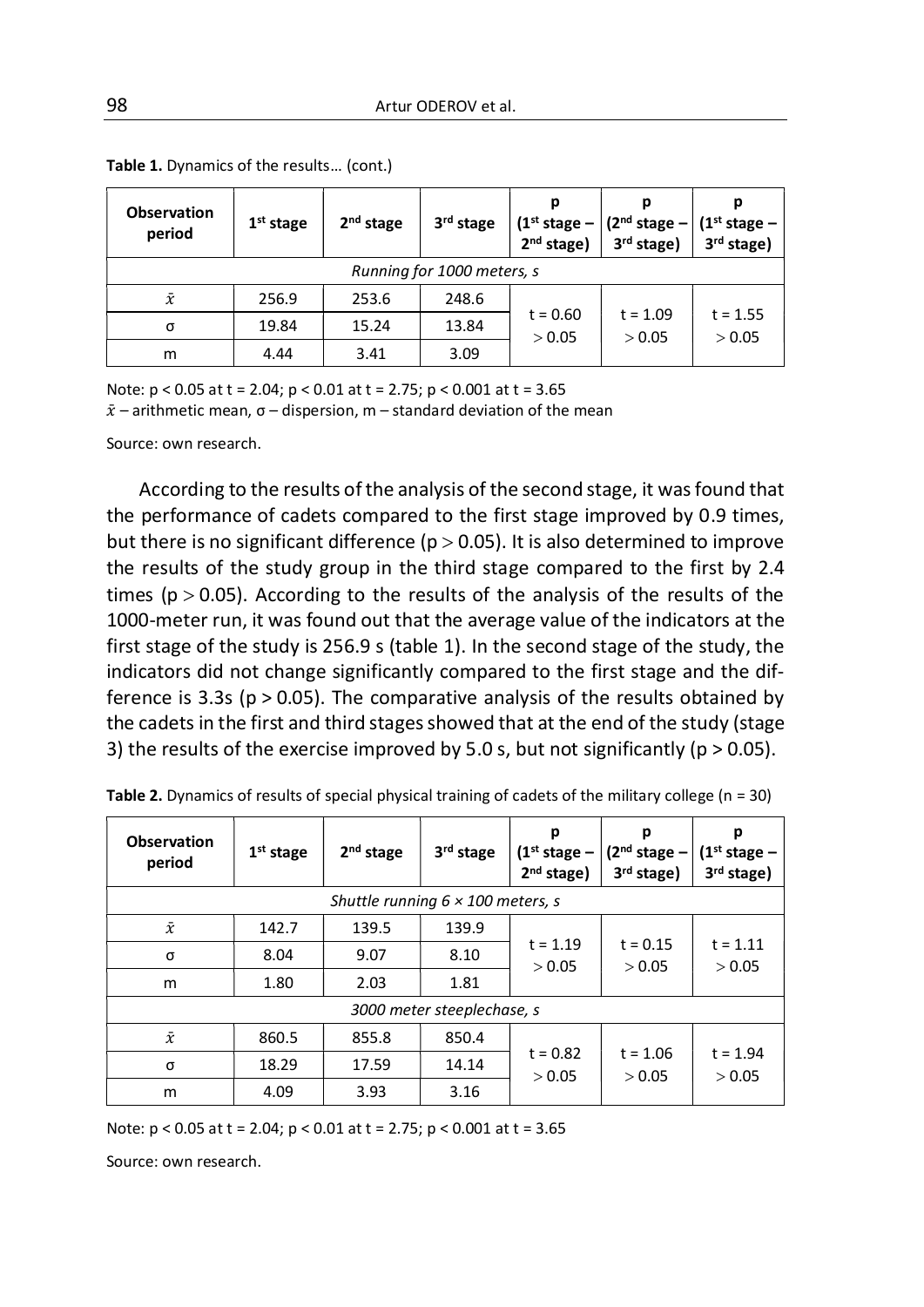Analysis of the level...<br>
99<br>
uirements of TNFP-2014, exercises that charac-<br>
sical fitness are performed with weapons and<br>
system are mask ats) which significantly in Analysis of the level... 99<br>In accordance with the requirements of TNFP-2014, exercises that charac-<br>ree the level of special physical fitness are performed with weapons and<br>ipment (tactical unloading system, gas mask, et Analysis of the level...<br>In accordance with the requirements of TNFP-2014, exercises that charac-<br>terize the level of special physical fitness are performed with weapons and<br>equipment (tactical unloading system, gas mask, Analysis of the level...<br>
In accordance with the requirements of TNFP-2014, exercises that charac-<br>
terize the level of special physical fitness are performed with weapons and<br>
equipment (tactical unloading system, gas ma Analysis of the level... 99<br>In accordance with the requirements of TNFP-2014, exercises that charac-<br>terize the level of special physical fitness are performed with weapons and<br>equipment (tactical unloading system, gas ma Analysis of the level... 99<br>In accordance with the requirements of TNFP-2014, exercises that charac-<br>terize the level of special physical fitness are performed with weapons and<br>equipment (tactical unloading system, gas ma Analysis of the level... 99<br>In accordance with the requirements of TNFP-2014, exercises that charac-<br>terize the level of special physical fitness are performed with weapons and<br>equipment (tactical unloading system, gas mas Analysis of the level... 99<br>In accordance with the requirements of TNFP-2014, exercises that charac-<br>terize the level of special physical fitness are performed with weapons and<br>equipment (tactical unloading system, gas ma Analysis of the level... 99<br>In accordance with the requirements of TNFP-2014, exercises that charac-<br>terize the level of special physical fitness are performed with weapons and<br>equipment (tactical unloading system, gas mas Analysis of the level... 99<br>
In accordance with the requirements of TNFP-2014, exercises that charac-<br>
terize the level of special physical fitness are performed with weapons and<br>
equipment (tactical unloading system, gas Analysis of the level... 99<br>
In accordance with the requirements of TNFP-2014, exercises that charac-<br>
terize the level of special physical fitness are performed with weapons and<br>
equipment (tactical unolading system, gas Analysis of the level... 99<br>
In accordance with the requirements of TNFP-2014, exercises that charac-<br>
terize the level of special physical fitness are performed with weapons and<br>
equipment (tactical unloading system, gas analysis of the level... 99<br>
In accordance with the requirements of TNFP-2014, exercises that charac-<br>
terize the level of special physical fitness are performed with weapons and<br>
equipment (tactical unloading system, gas Analysis of the level... 99<br>
In accordance with the requirements of TNFP-2014, exercises that charac-<br>
terize the level of special physical fitness are performed with weapons and<br>
equipment (tactical unloading system, gas In accordance with the requirements of TNFP-2014, exercises that characterize the level of special physical fitness are performed with veapons and equipment (tactical unloading system, gas mask, etc.), which significantly In accordance with the requirements of TNFP-2014, exercises that characterize the level of special physical fitness are performed with weapons and equipment (tactical unloading system, gas mask, etc.), which significantly in cuccion the requirement of contrivers of the results of the results and calculated graphent (tactical unloading system, gas mask, etc.), which significantly increases the burden on servicemen. When studying the level o canter the correlation and that the arithmetic means of the priminal of the exercise in the cadets showed that the exercise the between on servicemen. When studying the level of indicators of the studied group in the shut expensive (userect unomany system, gas muss, e.e.,, wind significant represes the burden on servicemen. When studying the level of indicators of the studied group in the shuttle run  $6 \times 100$  m at the beginning of the exp by the results of the ration of substraction. Which such that the results of the experiment it was found out that the arithmetic mean was 142.7 s, at the second stage  $-139.5$  s and at the end of the study 139.9 s. It was statute group in the study variables and of the study of the end of the study 139.9 s. It was also discovered that the difference between the first and second stage is 3.2 s and is not significant (table 2). According to was located that the antemperate the antemperations and at the end of the study 139.9 s. It was also discovered the between the first and second stage is 3.2 s and is not signific cording to the results of the analysis of a curve study 120.3.3. In was also cused to the curve showed that the uncertaint of the end of the analysis of the second stage in comparison with the d, an insignificant deterioration of the cadets' results by 0.4 s was e becomed the mass and secure of details of the second stage in comparison with the third, an insignificant deterioration of the cadets' results by 0.4 s was established. Also, the improvement of cadets' results between the e sinver unit the annument firear was soor. Clearly the gerbond that the performance<br>adets compared to the first stage improved by 4.7 s, but there is no signifi-<br>difference. The difference between the results of the cadet Frequisity of the analysis of the section stage, it turned out that the performance of cadets compared to the first stage improved by 4.7 s, but there is no significant difference. The difference between the results of the

tive changes, but no significant difference was found ( $p > 0.05$ ).

#### **Discussion**

or coates compleved to the mist stage imploved by 4.7, sourt there is no significant difference. The difference between the results of the cadets in the third stage compared to the second stage is not significant and is 5. East univertine. The univertial the second stage is not significant and is 5.4 seconds. A com-<br>parative analysis of the results obtained by the cadets at the first and third<br>stages showed that at the end of the study the r stage compute our second stage is not signing and and sise are the military college of the military college is the first year in general, studies of test results have shown that during the training of ca-<br>In general, studi pharatore anarysis or the ressures other attention of the study the results of the exercise improved<br>by 5.4 s.<br>In general, studies of test results have shown that during the training of ca-<br>dets in the first year indicator stays showed und at the end of the study the results of the exertise improved<br>by 5.4 s.<br>In general, studies of test results have shown that during the training of ca-<br>dets in the first year indicators of general and specia by 3.45<br>In general, studies of test results have shown that during the training of ca-<br>dets in the first year indicators of general and special physical fitness have posi-<br>tive changes, but no significant difference was fo In general, studies of test results have shown that during the training of ca-<br>in the first year indicators of general and special physical fitness have posi-<br>changes, but no significant difference was found ( $p > 0.05$ ).<br> sets in the inst year indicators or general and spectar physical nutless have posi-<br>tive changes, but no significant difference was found (p > 0.05).<br>**Discussion**<br>Previous research has shown that the level of training of s the changes, but no signincant dimerence was lound  $(p > 0.05)$ .<br> **Discussion**<br>
Previous research has shown that the level of training is insufficient to per-<br>
form professional and combat tasks. Our main task was to analyz **Discussion**<br>Previous research has shown that the level of training of servicemen of the<br>Military College of Sergeants at the initial stage of training is insufficient to per-<br>form professional and combat tasks. Our main **Discussion**<br>Previous research has shown that the level of training of servicemen of the<br>Military College of Sergeants at the initial stage of training is insufficient to per-<br>form professional and combat tasks. Our main t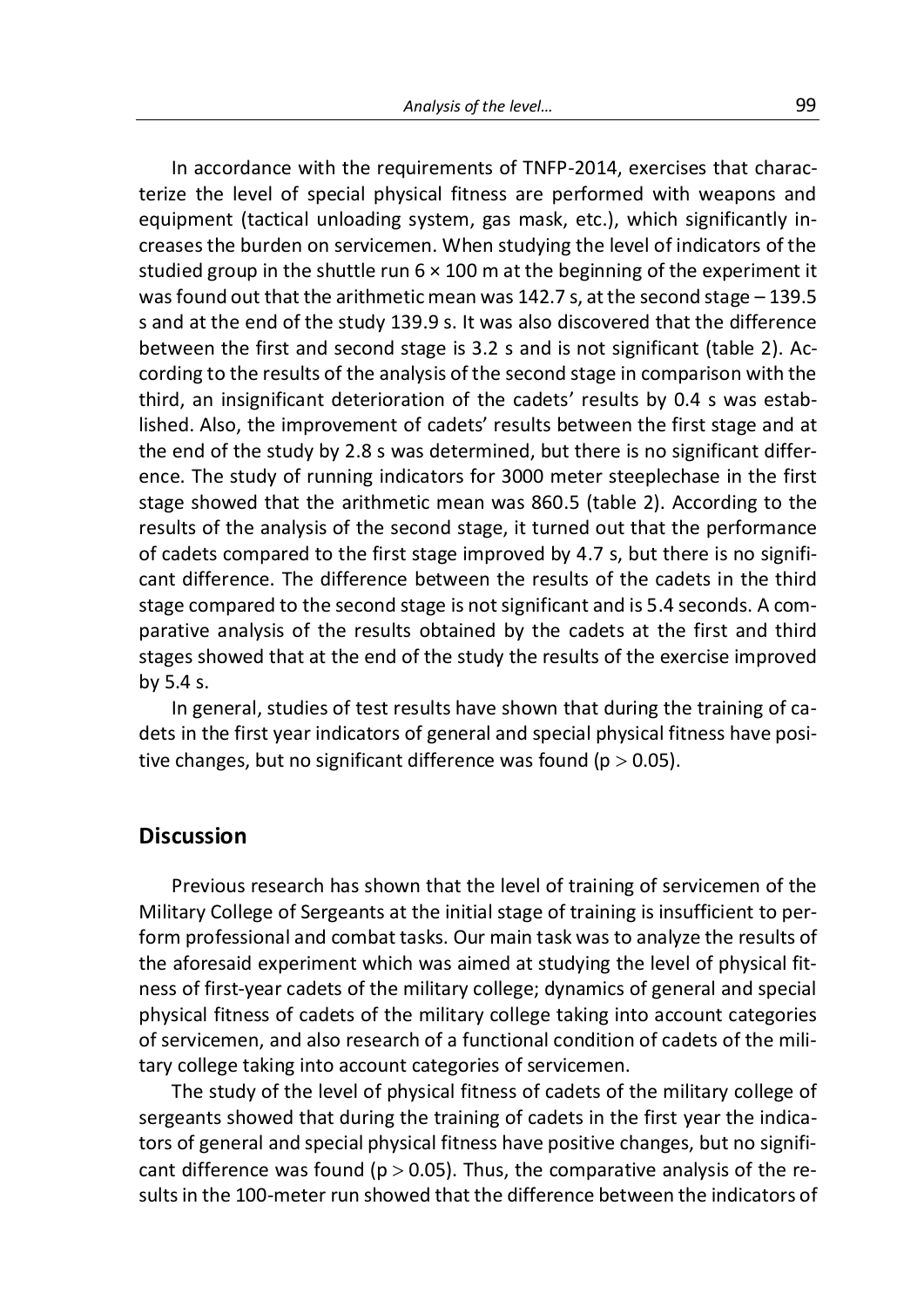Artur ODEROV et al.<br>
the first and second stages of the study has positive changes and is 0.1 s. The<br>
analysis of indicators between the second and third stage showed an improve-<br>
ment of the result by 0.2 s. Research of i 100 Artur ODEROV et al.<br>
the first and second stages of the study has positive changes and is 0.1 s. The<br>
analysis of indicators between the second and third stage showed an improve-<br>
ment of the result by 0.2 s. Research analysis of indicators between the study has positive changes and is 0.1 s. The<br>analysis of indicators between the second and third stage showed an improve-<br>ment of the result by 0.2 s. Research of indicators in pulling u 100<br>
Artur ODEROV et al.<br>
the first and second stages of the study has positive changes and is 0.1 s. The<br>
analysis of indicators between the second and third stage showed an improve-<br>
ment of the result by 0.2 s. Researc 100<br>
Artur ODEROV et al.<br>
the first and second stages of the study has positive changes and is 0.1 s. The<br>
analysis of indicators between the second and third stage showed an improve-<br>
ment of the result by 0.2 s. Researc Artur ODEROV et al.<br>
the first and second stages of the study has positive changes and is 0.1 s. The<br>
analysis of indicators between the second and third stage showed an improve-<br>
ment of the result by 0.2 s. Research of 100 Artur ODEROV et al.<br>
the first and second stages of the study has positive changes and is 0.1 s. The<br>
analysis of indicators between the second and third stage showed an improve-<br>
ment of the result by 0.2 s. Research 100<br>
Artur ODEROV et al.<br>
the first and second stages of the study has positive changes and is 0.1 s. The<br>
analysis of indicators between the second and third stage showed an improve-<br>
ment of the result by 0.2 s. Researc 100 **Accomo** Actur ODEROV et al.<br>
the first and second stages of the study has positive changes and is 0.1 s. The<br>
analysis of indicators between the second and third stage showed an improve-<br>
ment of the result by 0.2 s. Artur ODEROV et al.<br>
the first and second stages of the study has positive changes and is 0.1 s. The<br>
analysis of indicators between the second and third stage showed an improve-<br>
ment of the result by 0.2 s. Research of icantly compared to the first one ( $p > 0.05$ ). Artur ODEROV et al.<br>
first and second stages of the study has positive changes and is 0.1 s. The<br>
lysis of indicators between the second and third stage showed an improve-<br>
to f the result by 0.2 s. Research of indicators 100<br>
2000 Artur ODEROV et al.<br>
the first and second stages of the study has positive changes and is 0.1 s. The<br>
analysis of indicators between the second and third stage showed an improve-<br>
ment of the result by 0.2 s. Re 100 **Antur ODEROV** et al.<br>
the first and second stages of the study has positive changes and is 0.1 s. The<br>
analysis of indicators between the second and third stage showed an improve-<br>
ment of the result by 0.2 s. Resea first and second stages of the study has positive changes and is 0.1 s. The<br>ylsis of indicators between the second and third stage showed an improve-<br>tt of the result by 0.2 s. Research of indicators in pulling up on a cr the first and second stages of the study has positive changes and is 0.1 s. The<br>analysis of indicators between the second and third stage showed an improve-<br>ment of the result by 0.2 s. Research of indicators in pulling u et more that in the first one provided that indicators of indicators between the second and third stage showed an improvement of the result by 0.2 s. Research of indicators in pulling up on a crossbar by cadets has establi thorthology is much the result by 0.2 s. Research of indicators in pulling up on a crossbar by cadets has established that indicators of cadets at the second stage in comparison with the first one have insignificantly impr

## Conclusion

a stage compared to the linst of the y 2.4 then g N -0.01, According to the study of the malysis of the results of the 1000-meter run, it was found out that he second and third stages of the study, the indicators did not c Freshins to the environment of the training of cadets in the direct showed that the direct showed that the during the research complemented the results of other researchers regarding the positive effects of the use of phy In the second and nura stages on the study, the initiatios dual of change signi-<br>icantly compared to the first one (p > 0.05).<br>The research complemented the results of other researchers regarding the<br>positive effects of th The research complemented the results of other researchers regarding the positive effects of the use of physical exercises on overall physical fitness and the health of military servicemen [10].<br>
In the future, the result The research complemented ure resolute resolute researches regarding the health of military servicemen [10].<br>
In the future, the results of our study may be used to determine the effec-<br>
tiveness of the author's program to positive enters of the the stage in physical exerts of overall physical mitess and<br>the health of military servicemen [10].<br>In the future, the results of our study may be used to determine the effec-<br>tiveness of the author show the measure of the second and third stages on a stage of the first slightly improvement in the results of our study may be used to determine the effectiveness of the author's program to improve their overall physical If the transis of the south study imay be used to determine the enter-<br>theness of the author's program to improve the overall physical differes of ca-<br>dets, which in turn shall prove that the proposed content of classes o were so the author is plot and the improvement of classes on the and prove that prove the the proposed content of classes on the author's program can significantly improve their overall physical qualities.<br> **Conclusion**<br> the first slightly improve their state of the military college of the state solution's program can significantly improve their overall physical qualities.<br> **Conclusion**<br>
A study of the level of physical fitness of cadets o **Conclusion**<br>
A study of the level of physical fitness of cadets of the military college of<br>
sergeants showed that during the training of cadets in the first year indicators<br>
of general and special physical fitness have p **Conclusion**<br>A study of the level of physical fitness of cadets of the military college of sergeants showed that during the training of cadets in the first year indicators of general and special physical fitness have posi **Conclusion**<br>A study of the level of physical fitness of cadets of the military college of sergeants showed that during the training of cadets in the first year indicators of general and special physical fitness have posi **Such the study of the level of physical fitness of cadets of the military college of sepread is showed that during the training of cadets in the first year indicators of general and special physical fitness have positive** A study of the level of physical fitness of cadets of the mi<br>sergeants showed that during the training of cadets in the first<br>of general and special physical fitness have positive changes, but<br>difference was found ( $p > 0.$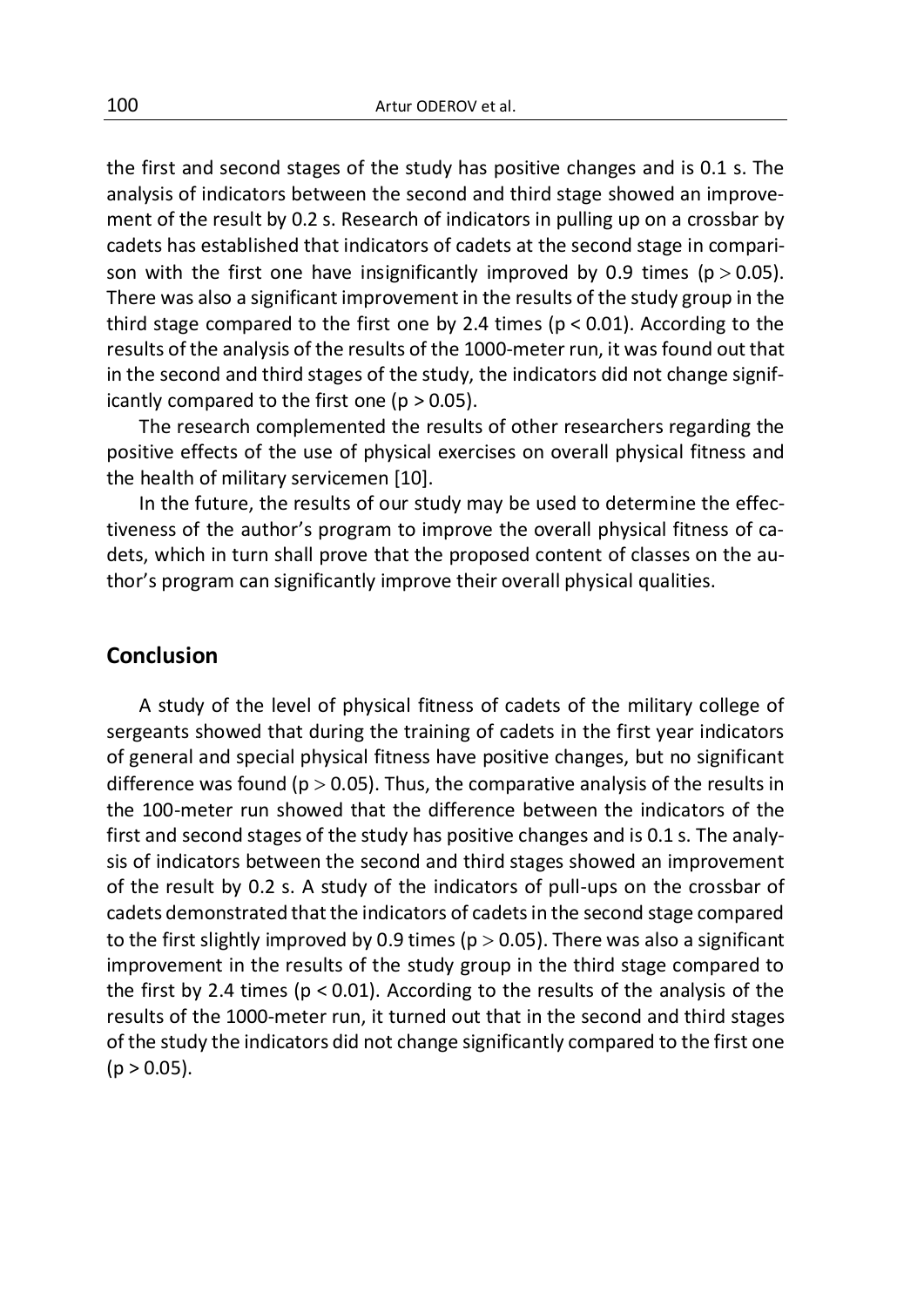# References

- Analysis of the level… 101 Analysis of the level...<br> **References**<br>
[1] Oderov A., Korchagin M., Romanchuk S. (2020): *Correlation of Physical Fit-<br>
ness and Professional Military Training of Servicemen. Sport Mont Journal.<br>
vol. 18 (2), pp. 79–82; <u>*</u>
- Analysis of the level...<br> **nerences**<br>
Oderov A., Korchagin M., Romanchuk S. (2020): *Correlation of Physical Fit-*<br>
ness and Professional Military Training of Servicemen. Sport Mont Journal.<br>
vol. 18 (2), pp. 79–82; <u>http:</u> Analysis of the level...<br> **References**<br>
[1] Oderov A., Korchagin M., Romanchuk S. (2020): *Correlation of Physical Fit-<br>
ness and Professional Military Training of Servicemen*. Sport Mont Journal.<br>
vol. 18 (2), pp. 79–82; Analysis of the level...<br> **Exercises of the languary of the level...**<br> **Oderov** A., Korchagin M., Romanchuk S. (2020): *Correlation of Physical Fit-*<br>
ness and Professional Military Training of Servicemen. Sport Mont Journ Analysis of the level...<br> **Exercises**<br> **Exercises and Professional Military Training of Servicemen. Sport Mont Journal.**<br>
Improving the Professional Military Training of Servicemen. Sport Mont Journal.<br>
Joul. 18 (2), pp. 7 Analysis of the level... 101<br> **Conditions and Professional M., Romanchuk S. (2020):** *Correlation of Physical Fit-<br>
ness and Professional Military Training of Servicemen. Sport Mont Journal.*<br>
vol. 18 (2), pp. 79–82; <u>http</u> Analysis of the level...<br> **Solution**<br> **Solution**<br> **Oderov** A., Korchagin M., Romanchuk S. (2020): *Correlation of Physical Fit-*<br>
ness and Professional Military Training of Servicemen. Sport Mont Journal.<br>
Sol. 18 (2), pp. Analysis of the level... 101<br> **Subset 13–14, Analysis of the level...** 101<br>
Oderov A., Korchagin M., Romanchuk S. (2020): *Correlation of Physical Fit-<br>
ness and Professional Military Training of Servicemen. Sport Mont Jou* Analysis of the level... 1011<br> **References**<br>
11) Oderov A., Korchagin M., Romanchuk S. (2020): Correlation of Physical Fit-<br>
ness and Professional Military Training of Servicemen. Sport Mont Journal.<br>
12) Comanyuk S.v., M Analysis of the level... 101<br>
artences<br>
Oderov A., Korchagin M., Romanchuk S. (2020): Correlation of Physical Fit-<br>
ness and Professional Military Training of Servicerens. Sport Mont Journal.<br>
vol. 18 (2), pp. 79–82; http: **Example 19 Alternates**<br> **References**<br>
(1) Oderov A., Korchagin M., Romanchuk S. (2020): Correlation of Physical Fit-<br>
ness and Professional Military Training of Servicemen. Sport Mont Journal.<br>
vol. 18 (2), pp. 79–82; htt **erences**<br> **Oderov** A., Korchagin M., Romanchuk S. (2020): *Correlation of Physical Fit-ness and Professional Military Training of Servicemen. Sport Mont Journal.<br>
vol. 18 (2), pp. 79–82; <u>http://dx.doi.org/10.26773/smi.20*</u> **erences**<br>
Oderov A., Korchagin M., Romanchuk S. (2020): *Correlation of Physical Fit-*<br>
ness and Professional Military Training of Servicemen. Sport Mont Journal.<br>
vol. 18 (2), pp. 79–82; <u>http://dx.doi.org/10.26773/smj.2</u> Oderov A., Korchagin M., Romanchuk S. (2020): Correlation of Physical Fit-<br>ness and Professional Military Training of Servicemen. Sport Mont Journal.<br>vol. 18 (2), pp. 79–82; <u>http://dx.doi.org/10.26773/smi.200612</u>.<br>Gomanyu Ouclever, Roteingin Wir, Normaticus 3. (2020): Centrolation of *Tripsical Transmass and Professional Military Training of Sevicemen.* Sport Mont Journal.<br>
vol. 18 (2), pp. 79–82; http://dx.doi.org/10.26773/smj.200612.<br>
Gom ness and Professional Military Training of Servicemen. Sport Mont Journal.<br>
19. I Somanyuk S.V., Nelnik V.O. (2016):  $T\mu$  impact of physical training on the<br>
19. Comanyuk S.V., Nelnik V.O. (2016):  $T\mu$  impact of physical vol. 18 (2), pp. 79–82; <u>http://dx.doi.org/10.26773/smj.200612</u>.<br>Gomanyuk S.V., Melnik V.O. (2016): *The impact of physical training on the* effectiveness of professional activities and health status of servicemen. In:<br>eff Gomanyuk S.V., Melnik V.O. (2016): *The impact of physical training on the*<br>effectiveness of professional activities and health status of servicemen. In:<br>Improving the system of physical training in the Armed Forces in tod
- 
- 
- effectiveness of professional activities and health status of servicemen. In:<br>Improving the system of physical training in the Armed Forces in today's<br>conditions and bringing it into line with the standards of the armies o mynowing the "system" of physical ranimy in the Falmeta Toricss in countly conditions and bringing it into line with the standards of the armies of NATO member countries. International materials, scientific method conf. De conditions and bringing it into line with the standards of the armies of NATO<br>member countries. International materials. scientific method conf. Decem-<br>ber 13–14, Kyiv: NUOU im. I. Chernyakhovsky, pp. 36–37.<br>[3] Klymovych member countries. International materials. scientific method conf. December 13–14, Kyiv: NUOU im. I. Chemyakhovsky, pp. 255.<br>Ber 13–14, Kyiv: NUOU im. I. Chemyakhovsky, pp. 255.<br>driftnery cadets (dissertation). Kyiv: NUFVi betwom V.B. (2016): *Optimization of the system of physical training of* artillery cadets [dissertation]. Kyiv: NUFViS, pp. 255.<br>Kozlov S.V. (2014): General physical training is the basis of the basics of special physical [3] Klymovych V.B. (2016): Optimization of the system of physical training of<br>
tallery cadets (dissertation). Kyiv: NUViS, pp. 255.<br>
[4] Kozlov S.V. (2014): General physical training is the basis of the basics of spe-<br>
ci artillery cadets [dissertation]. Kyiv: NUFViS, pp. 255.<br>Kozlov S.V. (2014): General physical training is the basis of the basics of spe-<br>cial physical training. In: Physical training of personnel of the Armed Forces,<br>other Kozlov S.V. (2014): General physical training is the basis of the basics of spe-<br>cial physical training. In: Physical training of personnel of the Armed Forces,<br>other military formations and law enforcement agencies of Ukr cial physical training. In: Physical training of personnel of the Armed Forces,<br>other military formations and law enforcement agencies of Ukraine: experi-<br>ence, modernity, problems and prospects of development. Materials s ence, modernity, problems and aw criptocentric agency os action.<br>
ence, modernity, problems and prospects of development. Materials scientific method. conf. November 26–28, Kyiv: MOU, pp. 49–52.<br>
Kulik V.P. (2014): *Orient*
- 
- 
- ence, modernity, problems and prospects of development. Materials scientifs<br>
it in method. conf. November 26–28, Kyiv: MOU, pp. 49–52.<br>
is Kuik V.P. (2014): Orientation of physical training of servicemen of the re-<br>
serve tific method. conf. November 26–28, Kyiv: MOU, pp. 49–52.<br>Kulik V.P. (2014): *Orientation of physical training of servicemen of the reserve forces.* In: *Physical training of personnel of the Armed Forces, other military f* Kulik V.P. (2014): *Orientation of physical training of servicemen of the reserve forces*, thr. *Physical training of personnel of the Armed Forces, other* military formations and law enforcement agencies of Ukraine: exper serve forces. In: Physical training of personnel of the Armed Forces, other<br>military formations and law enforcement agencies of Ukraine: experience,<br>medernity, problems and prospects of development. Materials scientific<br>me mmatry purmations and not represent experience of particulations of particulations and prospects of development. Materials scientific method. conf. November 26–28, Kyiv: MOU, pp. 41–46.<br>Molokov O.V. (2011): Perspective vie modernity, problems and prospects of development. Materials scientific<br>
[6] Molokov O.V. (2011): Perspective views on the ways of development of<br>
physical training of servicemen of the Armed Forces of Ukraine. Materials<br>
A method. conf. November 26–28, Kyiv: MOU, pp. 41–46.<br>Molokov O.V. (2011): *Perspective views on the ways of development of*<br>Molokov O.V. (2011): *Perspective views on the ways of development of*<br>physical training of service Molokov O.V. (2011): *Perspective views on the ways of development of*<br>physical training of servicemen of the Armed Forces of Ukraine. Materials<br>Allarm. scientific method conf. Ministry of Defense of Ukraine. Kivi: NUOU.<br>O physical training of servicemen of the Armed Forces of Ukraine. Materials<br>Allarm. scientific method conf. Ministry of Defense of Ukraine. Kyiv: NUOU.<br>Olderov A, Shlyamar I, Baldetsky A. (2013): System of inspection and ass
-